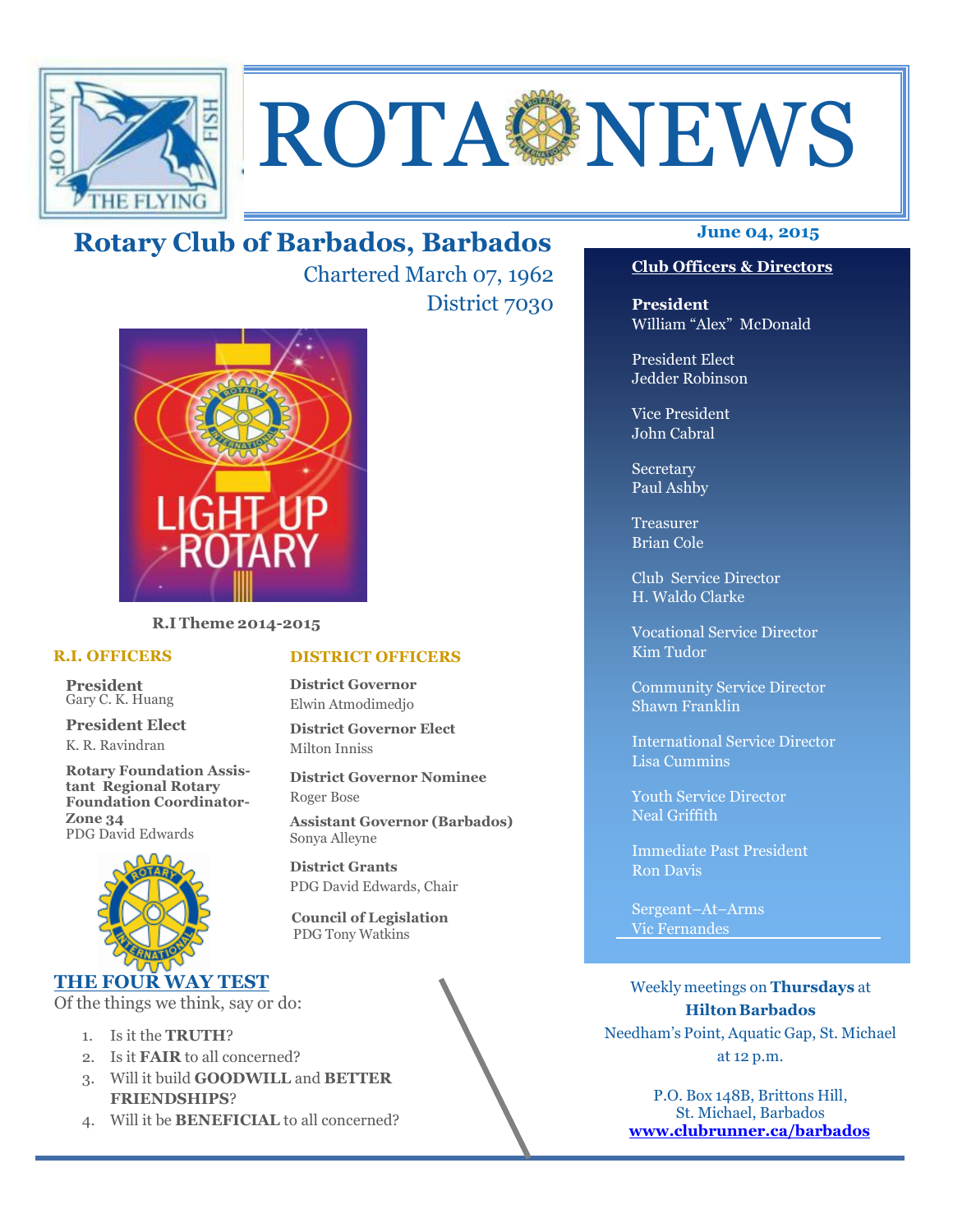#### **THE ROTARY CLUB OF BARBADOS WELCOMES ALL VISITING ROTARIANS AND GUESTS**

#### **Today is a Business Meeting. Our Greeters are Past Director Scott & Community Service Director Shawn**

**Past Director Scott Oran** joined the Rotary Club of Barbados on July 10, 1989. His Classification is - Aluminium Industry – Manufacturing. Scott served as Director Club Service for 2006-07, Chairman – Club Liaison 2004- 2006 and Vocational Service Subcommittee:- 2012-13



He also served on a number of committees including Public Relations 2004-2006, Fellowship 2007-2010, Fund Raising 2006-07 and 2009-10, - RYLA/MUNA 2011-12, Vocational Service 2013-14 and currently serves on the Fund Raising, Environment and Vocational Services Committees.

For his contribution to the community, Scott was awarded a Paul Harris Fellowship in 2004 and +1 Sapphire in 2014.

#### **Community Service Director Shawn Franklin** joined the Club

on April 01, 2010; along with four other members. Three of them are still members of the Club. He was introduced by PP John Cabral. His Classification is Valuations Surveyor. He has served as Director Community Service from 2012-13 until now. Before that he served as Chair Children's Homes for 2011-12. In 2010-11 he served on the RYLA Committee. For the 50th Anniversary Celebrations 2011-12 he served on the Multi-media Committee.



Shawn was awarded a Paul Harris Fellowship in 2014. ————————————————————————————————--

### **HIGHLIGHTS OF THE FELLOWSHIP MEETING HELD ON MAY 28, 2015 -** *Recorded by D.R. Douglin*

**Last week our club meeting was of two parts. Past President Roger was in the Chair for the commencement of the meeting as President Alex**, was alleged to have been detained along the way to the meeting.

He took the opportunity to bemoan the tardiness in arrival of other members who should not be guided by his efforts on that day.

**Again this week the** Club was asked to recognise the passing of persons who are close to members of the Club, through a "Moment of Silence."

We recognised **Mrs. Dorian Davis** - Mother of IPP Ron Davis and **Mr. Roosevelt White** the Brother -in-Law of PP Erskine L. Thompson.

We were also given details of the funeral for **Mr. Jabari Whitehall** - son of Past Director Trevor Whitehall which was scheduled for Wednesday June 03 at Coral Ridge Memorial Gardens at **2:00 pm**.

The recent loss of the father of Rotarian Nicholle was also highlighted.



### **Community Service Director Shawn reminded**

**the** Club on the sponsored Beach Day on Saturday, May 30 for 100 Children of the Child Care Board. The event will be held at Browne's Beach from 10:30 a.m. until 4:30 p.m. The Rotary Family was invited to participate.

#### **HIGHLIGHTS OF THE FELLOWSHIP MEETING HELD ON MAY 28, 2015**

**Chair Dr. Ron Ramsay** gave a report on the "Clean Up" from Saturday, May 23.





**Youth Service Director Neal** thanked members for their support during the 29th Rotaract District Conference, May 21-24.

**Autism Chair Tracey K-L** thanked the Rotary Family for the support in facilitating the Autism Seminar on May 18.

**President Elect Jedder gave an update on the Joint Installation Ceremony to be held at Sandy Lane on June 27. Chair PP Jerry will be seeking to ascertain support for this annual event.** 

**President Alex reminded members of the** educational evening to be held at the Rotary Club Of Barbados West on Tuesday June 02nd where the discussion will be focused on the **Four Way Test**. PDG David will lead the discussion on this very interesting topic. RCoB - South is expected to be in attendance.

#### **Humour!**

*SAA Vic was confident that he had backed a "sure winner" : Members were fined for their involvement in Sport—Football and Cricket—The FIFA Saga and the dropping of Shiv Chanderpaul.* 

————————————————————————

*Alas, he did not reap the success sought. So glaring was the shortfall that a recount was asked for by Past Director Freddie* 

*See reporting below* 

#### —————————————————————————————— **EVENTS**

#### Director Shawn

We entertained 95 children and 32 CCB aunties. Special thanks to the Barbados Coast Guard for spending the day chaperoning the kids in the sea and even giving swimming lessons; as well as Barbados Blue Diving who took all the Kids and Aunties out on a boat ride to feed the turtles.

#### **MEETING DETAILS - Thursday May 28, 2015 SAA - PP Victor Fernandes**

- **Attendance 27%**
- **Raffle \$108.00**
- **Winner PC Robin "Baron" Ford**
- **Fines \$190.00**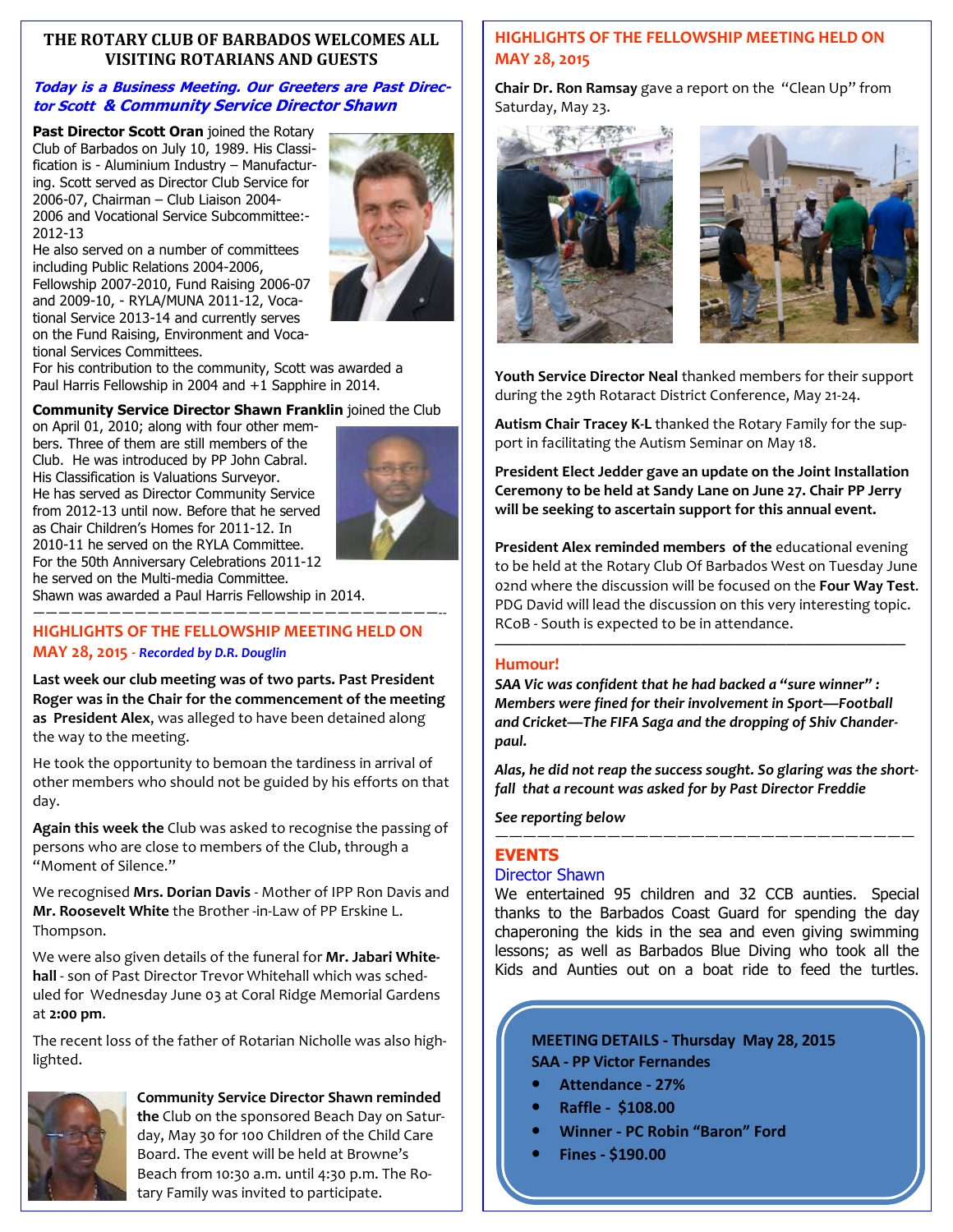#### **EVENTS (CONT'D) – BEACH PICNIC**





**AUTISM SEMINAR - MAY 18, 2015 -** *Chair Tracey K-L* 

Over 90 participants converged at the Cave Hill School of Business for the Globe Finance and Rotary Club of Barbados sponsored event "**Impacting Autism through Early Intervention**, on Monday May 18<sup>th</sup>.

In a day packed with riveting presentations, useful information and inspiring messages of hope, participants listened keenly to the day's proceedings. A wide cross section of Barbadians took the opportunity to learn more about Autism, its symptoms, treatment and the potential of living a full life with this disorder.

Senator Kerry-Ann Ifill was equally inspiring in her opening address which challenged persons to engage fully, in spite of their disability.

Grandmothers, grandfathers, teachers, Child Care Board attendants, child care attendants, occupational therapists, psychologists, mothers and fathers all made up the attentive audience.

Many organisations and individuals assisted with this event and today we say thank you to them all!

#### **Presenters:**

 Rotarian Makonem Hurley Senator Kerry-Ann Ifill Dr. Shirley Alleyne Deborah Thompson-Smith Julie Sealy Sue McMillan Shareka Bentham Elector Pearson **Planning Committee:**  Gillian Applewhaite Paige Carter **Technical Support:** 

#### **EVENTS (CONT'D)**

**Sponsors:**  Globe Finance Signia Finance G&A Advertising A-One Supermarkets Red Advertising Lime Winston's Enterprises Mix FM Slam Starcom Network Inc and Carol Roberts IGM Stage Lighting Barbados Council for the Disabled Goddards Catering Group Leroy Harris



Participants receiving their registration kits from Christopher Lashley



President Alex and **Tracey** Knight-Lloyd and Diana Doughlin welcoming Senator Kerry-Ann Ifill to the event



**ALL ROTARIANS—special thanks! Rotary Club of Barbados is AU-SOME!**  Participants sharing stories and experiences